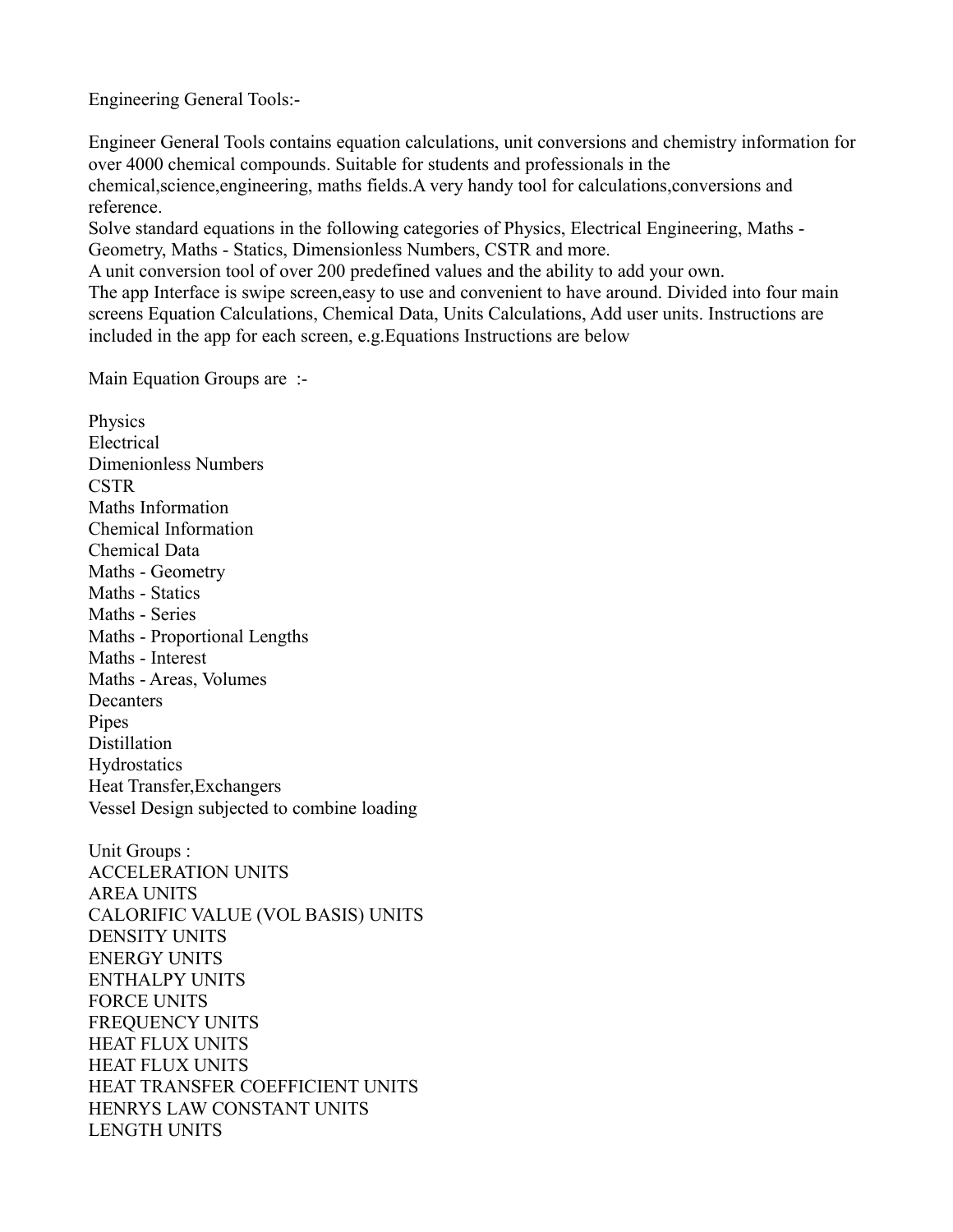MASS UNITS MASS FLUX UNITS POWER UNITS PRESSURE UNITS SPECIFIC HEAT UNITS SPECIFIC VOLUME UNITS MASS FLOW UNITS USER DEFINED UNITS TIME UNITS PLANE ANGLE UNITS TEMPERATURE UNITS VOLUME UNITS VELOCITY UNITS The main Chemical Groups are :- Thermodynamic Data Solids Data Physical Data Organic Data Acid and Base Dissociation Constants Acid and Base Dissociation Constants in Water Acid Base Indicators Liquids Data Anion\_Contributions\_Entropies Cation Contributions General Chemical Data Gas Data Steam Tables Pressure Periodic Table Standard Electrode Potentials Acidic Standard Electrode Potentials Basic Standard Heats Free Energies Formation Standard Heats Free Energies Formation Absolute Entropies Thermodynamic Data1 Saturated Steam - Pressure Saturated Steam - Temperature SuperHeated Steam - Pressure - PSI Steam Table SuperHeated Steam Pressure - Bar Steam Table SI - Bar

Settings Instructions : \n 1. Select the number of decimal values after the decimal . to appear in the result.i.e 2 means 1.XX from listbox.\n 2. Check if it is required to express the result in engineering form(scientific form) i.e. 2e+4\n

Units Instructions : \n

- 1. Select Units group from listbox.\n
- 2. Select unit conversion from conversion listbox.\n